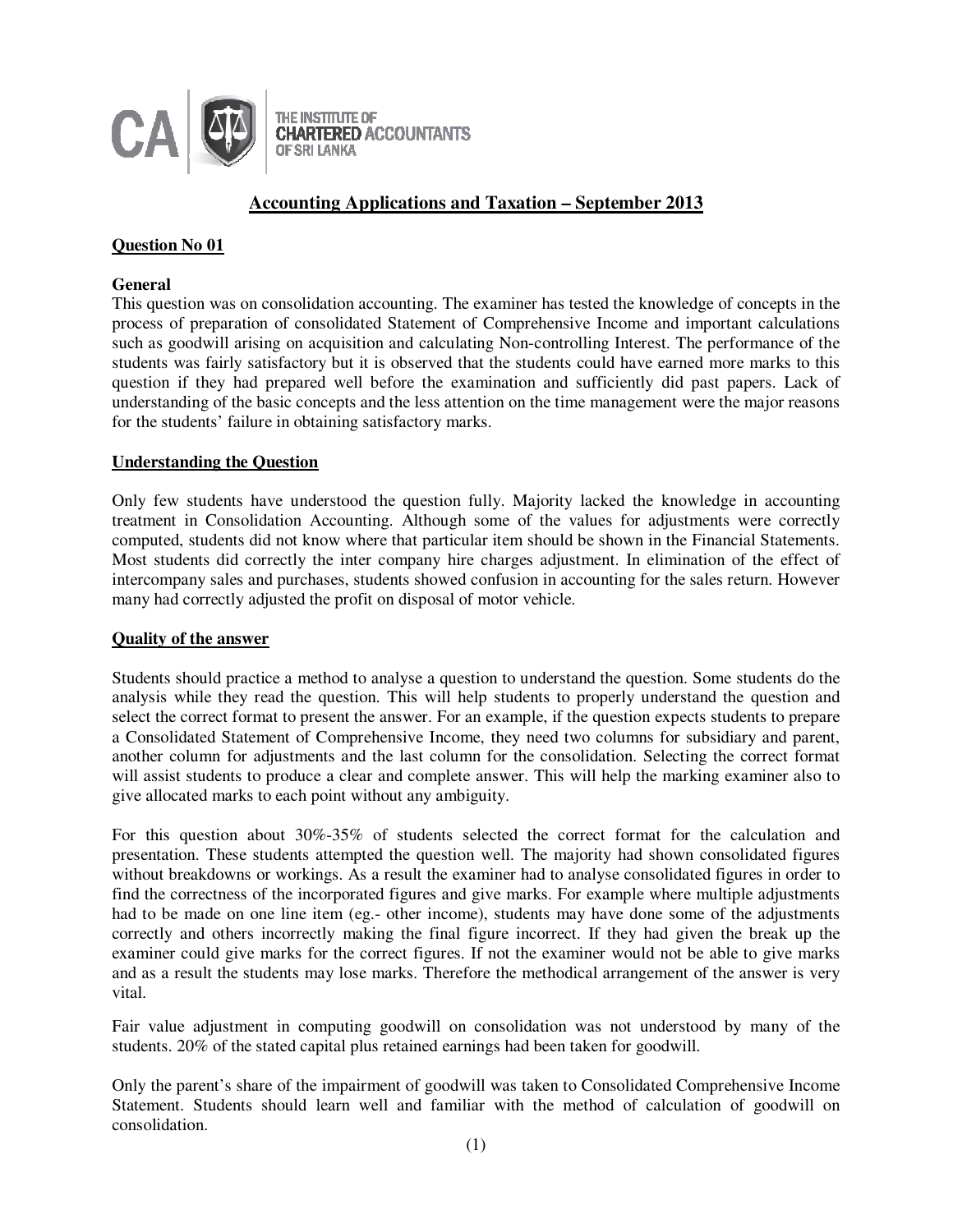Students had wasted time by repeating the same adjustment over and over again. For an example the cost of capital account in "T form" and schedule form. Some students drew up the statement of equity and consolidated retained earning account of the parent company though these statements are not required to be prepared.

To arrive at the NCI, most students had calculated the goodwill impairment incorrectly. Majority had taken 130 x  $20\% = 26$  in arriving at Regent's profit and then  $20\%$  out of that. Hence in effect the impairment portion of NCI loss accounted was 20% of 20%.

Dividend paid to minority shareholders (Rs. 400,000) was not accounted by the majority in calculating the NCI as at 31.03.2013.

# **Answer Relevant to the question**

Majority of the students have not understood the Consolidation Concepts. The theoretical knowledge with the relevant guidelines in the applicable standards should be learnt with diligence. Most students know how to do the calculation for the adjustment but do not know the accounting treatment.

# **Planning / Building the answer**

Few students had attempted the question with a plan and accordingly built up an answer. They had selected the correct format and presented the answer in an appropriate format. They could avoid double work and managed their time effectively. They had presented relevant workings to the extent the examiner could select correct figures in the final answer and give marks to the correct figures.

The practise in answering questions or doing sums is essential in order to understand the question, select the correct format or the structure of the answer, planning the answer and the workings, and presenting the answer within the allocated time. This will help students to build up skills that are required to perform satisfactorily in any examination. Therefore students are advised to do sufficient past examination papers before sitting the examination.

# **Question No. 02**

# **Understanding the question**

The Majority had understood the question and attempted well. This question tested the students' ability and understanding in the preparation and presentation of Financial Statements applying relevant standards and guidelines.

Lack of understanding shown in following areas.

- According to the question the carried forward balance of the Revaluation Reserve account as at 31.03.2012 was Rs. 1.1mn but most of the students have taken it as 1.5mn, the balance appearing in the 31.03.2013 Trial Balance.
- Few students were unable to recognise the correct revaluation surplus though the same was given in the question itself. As a result they presented an incorrect figure in the Comprehensive Statement of Income.
- The finance lease adjustment was done incorrectly by the majority of students. They had not correctly understood the amounts paid as interest and the lease instalments paid for the first three months. As a result the Lease creditor had been reduced only the interest paid.
- In order to eliminate the Rs. 275,000, which is counted twice, some students had added Rs.275,000 to the cost of sales instead deducting that amount from COS.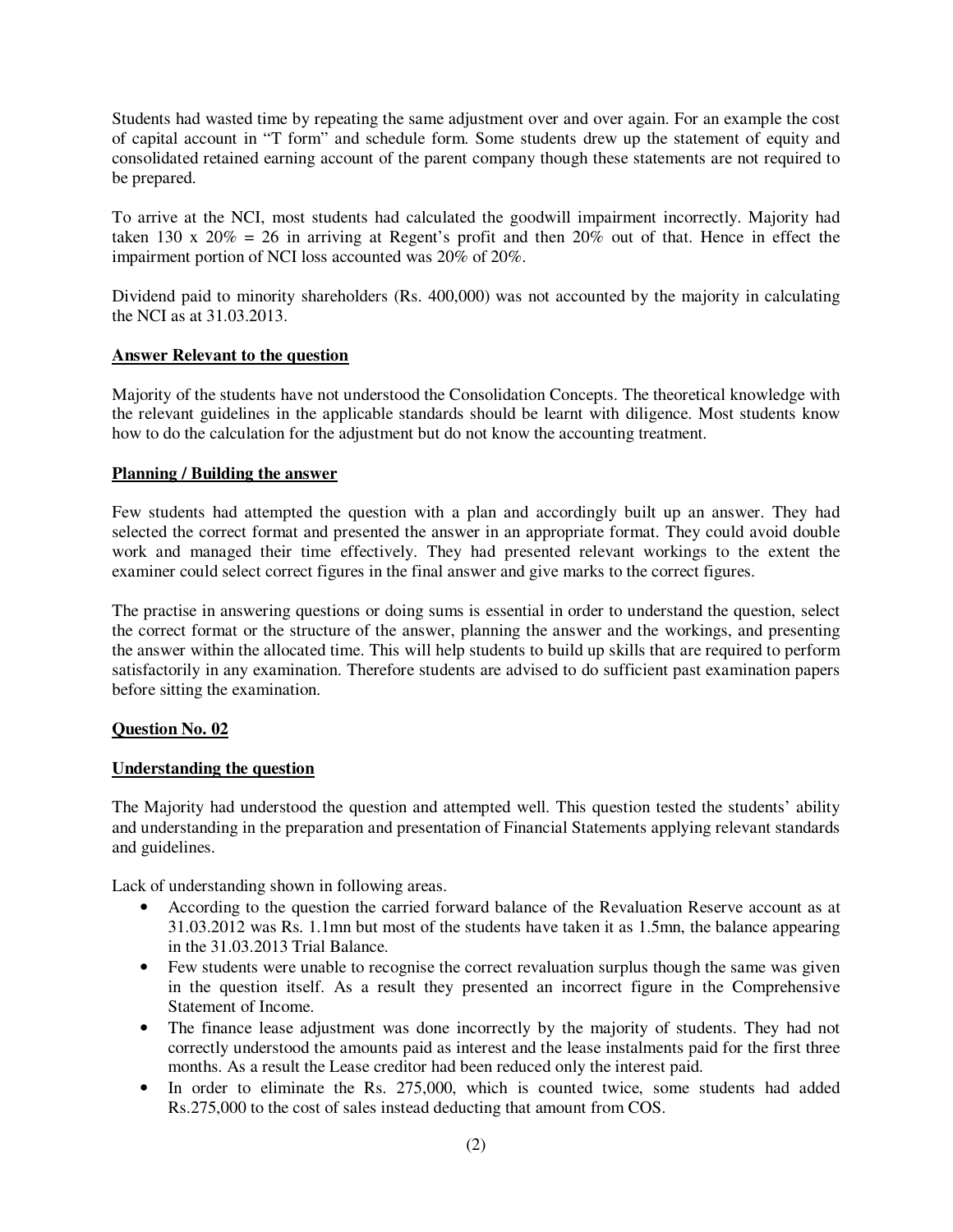• The dividend paid to ordinary shareholders should be deducted from retained earnings in the Changes in Equity but some students had deducted this from ordinary share capital.

# **Subject knowledge of the students**

Around 50% of the students exhibited a satisfactory knowledge of the subject. Some were not familiar to the format of the Financial Statements. However a large number of students was aware of the requirements for presentation of Statutory Financial Statements and build up the answers in compliance with new requirements.

### **Position of the answer**

The quality of the answer met with a satisfactory standard. Adjustments for Finance lease, revaluation of plant and revaluation reserve, inventory and the trade receivable were not correctly done or satisfactorily attempted by some students.

Some of the students were confused relating to the statement "Payable in 48 monthly instalments of Rs.125,000 each at the end of the month" and the Trial Balance having 3 instalments when the lease was acquired on  $1<sup>st</sup>$  February 2013.

### **Possible areas where majority made mistakes**

- Some adjustments had been done without workings. This resulted in earning marks on pro-rata basis to the correct part included in the final answer.
- Untidy workings and illegible hand writing.
- Lack of attention to details in writing down correct headings. Some students still use the word Balance Sheet. Some did not write the name of the Company. Some did not indicate the reporting date. This all result in loosing marks.

# **Question No 03**

This question had four parts, a, b, c and d.

Part (a) and (b) were on the Framework for the Preparation and Presentation of Financial Statements. Part (a) was a very simple question for which the students had to write a single sentence on general purpose financial statements. Most of the students had written a reasonable answer for this part. But it was understood that the students had difficulty in presenting the answer satisfactorily due to the lack of language skills.

Part (b) was a direct question but almost all the students got confused on the question due to the less familiarity with the matters discussed in the Framework for the Preparation and Presentation of Financial Statements. It is very essential the students to familiar with this part of the subject where important accounting principles are explained.

Question 3 (c) is also a direct question by which the knowledge of students were tested on the criteria for recognising assets and an expenses. Fair number of students had written correct answers to this question and earned the full marks allocated.

Part 3(d) was a very easy question to almost all the students. Reasonable number of students had given correct answers. Few were confused on additions and disposal of PPE due to less time allocation for understanding the question. May be because of lack of time as a result the time spent for first two questions. Students are advised to first read the full question paper and select the easiest question to answer first and others thereafter.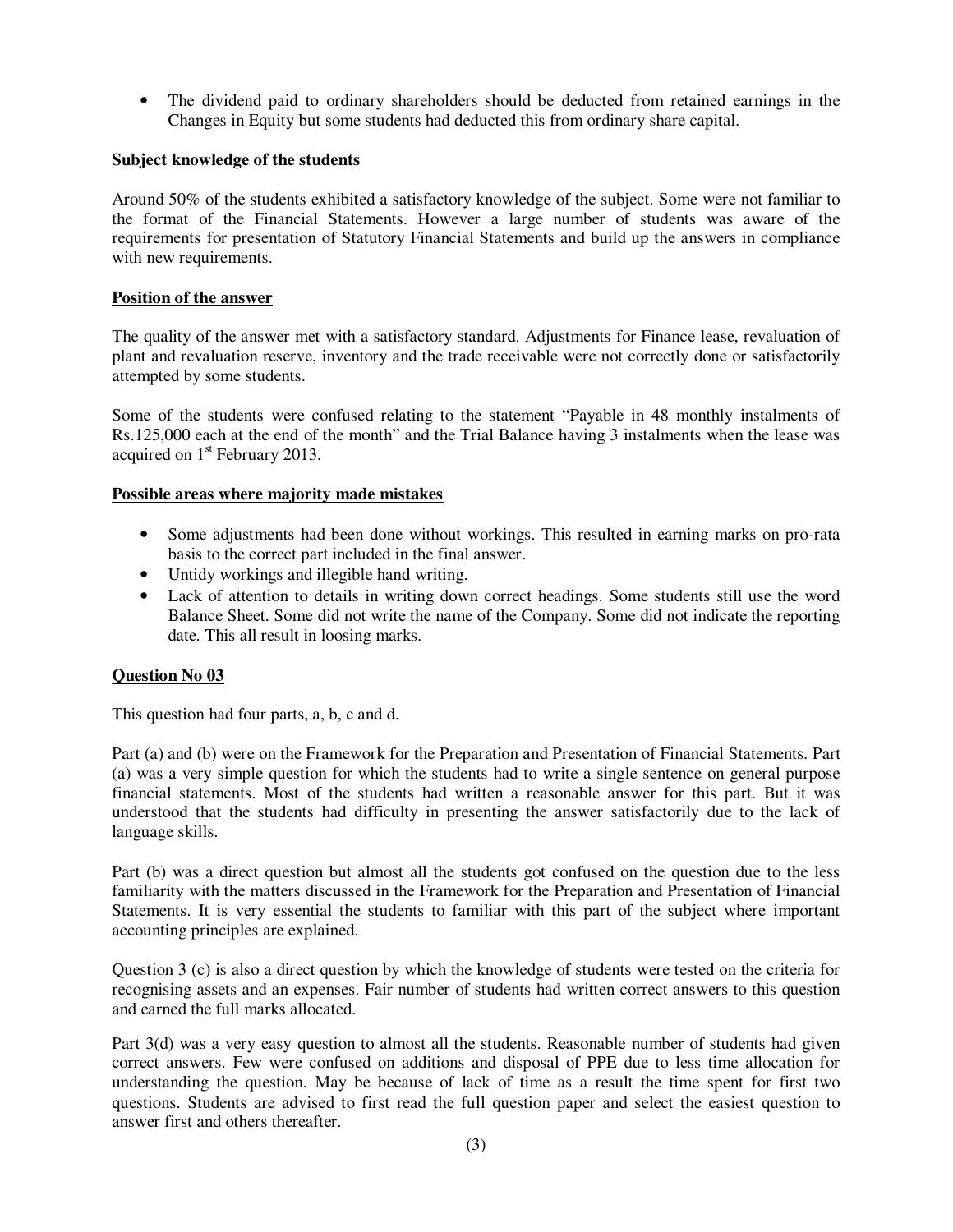# **Tax Part**

#### (1) **What was good in answers?**

- (a) Understanding the question
	- Q.No. 04 A good no. of candidates understood the requirement to compute the income tax liability of a non-citizen resident individual. They correctly identified the statutory, assessable and taxable income in conformity with the various provisions of the Inland Revenue Act and its amendmnets.
	- Q.No.05 Almost all the candidates understood the requirementsto compute the divisible profits, the tax liability ofa partnership in accordnace with the applicable provisions of the Inland revenue Act. Further the distribution of the divisible profits among the partners were also well understood.
	- Q.No.06 Majority of the candidates udnerstood the requirement relating to the payment of income tax under the self-assessment scheme.
	- Q.No.07 Majority of the candidas understood the requirement to compute the Value Added Tax (VAT) liability of a company engaged in a business of supplying taxable and exempt supplies.
- (b) Position (quality) of the answers
	- Q.No. 04 The 25 marks question was well answered by a good no. of canidates displying sound knowledge of the provisions of Inland Revnue Act and its amendments as applicable for the year of assessment 2012/2013.
	- Q.No.05 The performance of majoirty of the candidaes in answering the 10 marks question was excellent and displayed sound knowledge of the provisons of the Inalnd Revnue Act relating to the taxation of a partnership.
	- Q.No.06 A majority of the candidates displayed a sound knowledge of the provisions of the Inland Revenue Act relating to the due dates for the payment of quarterly taxes under the self assessment scheme and the minimum amount of tax to be paid in order to avoid a penalty.
- (c) Subject knwledge of the student
	- Q.No. 04 Majority of the candidagtes demonstratedsound knowledge of the prinicples of computing total statutory income, assessable income, taxable income and identifying tax credit available.
	- Q.No.05 Quite satisfactory. Majority of the candidates dispalyed sound knowledge of provisions of the IR Act applicable to taxation of partnerships. Computation of divisible profits, distribution of divisible profits among the partners were excellent.
	- Q.No.06 Majority of the candidates displayed sound knoweldge of the scheme of paying income tax on self-assessment basis.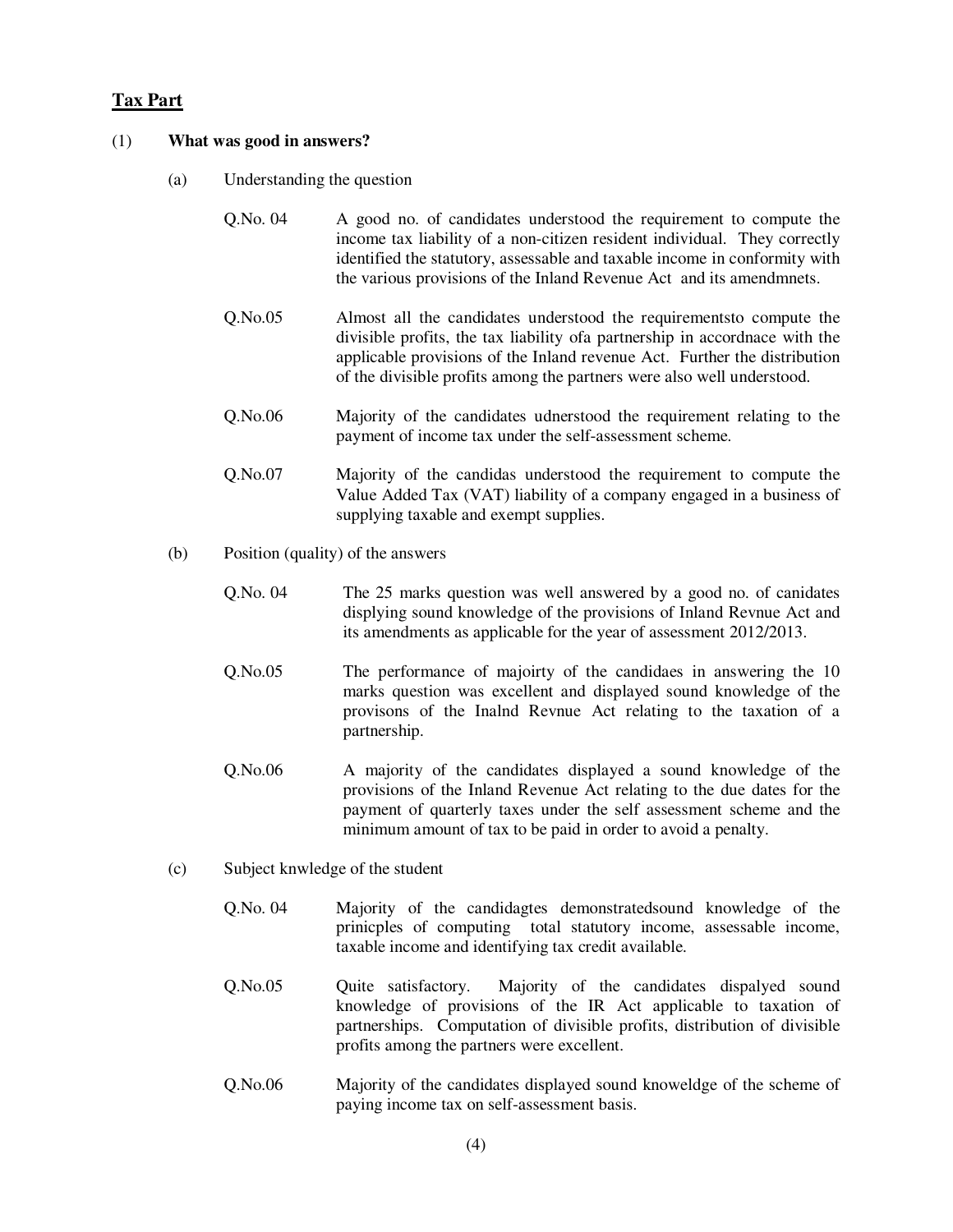#### (ii) **What was bad in the answers?**

- (a) Understanding the question
	- Q.No.04 A good no. of candidates over looked the fact that Mr. Goal isa noncitizon of Sri Lanka and applied the provisions appicable to resident individuals. Hence, they did not claim the exemptions under s.13(22) in repsect of income outside Sri Lanka. Further, some candidates treated him as a non resident although he was continuously employed in Sri Lanka since 2010.
	- Q.No.06 A few candidates submitted answers relating to assessments and appeals indicating clearly that they either did not understand the question or did not read the question properly.
- (b) Answer relevnat to the quesiton
	- Q.No.06 A few candidates wrote irrelevant answers.
		- E.g. (i) Mentioning dates of payment of tax to claim discounts.
			- (ii) Mentioning quarter ended dates instead of due dates for payment of tax.
- (c) Subject knowledge of the students
	- Q.No.04 Quite a few candidates identified the provisions relating to exempting dividend income from a company declared out of profits exempt under s.16 (c) and exemption under s.13 (22) available to non-citizen of Sri Lanka.

# (2) **Common difficulties faced by students**

- (a) A common shortcoming was not writing enough on producing reference notes to demonstrate to the examiner the depth of the knowledge.
- (b) Though candidates have required a certain level of knoweldge and understanding of the provisons of the Inland Revenue Act, a good no. of candidates appear to be haivng difficulity in applying such provisions.

E.g. treatment of spouse's income, exemption of vehicle allowance, employment tax-free allowance, value of rent free housing provided by employers, etc.

(c) Illegible handwriting, poor communication skills and badly laid out answer will have lost makrs for many candidates.

# (3) **Possible areas where majority made mistakes**

- Q.No.04. (a) Inadequate knoweldge of provisions of IR Act and its amendments
	- E.g. (i) gain from share option scheme good no. of candidates mentioned that it is exempt while some treated the cost as employment benefit.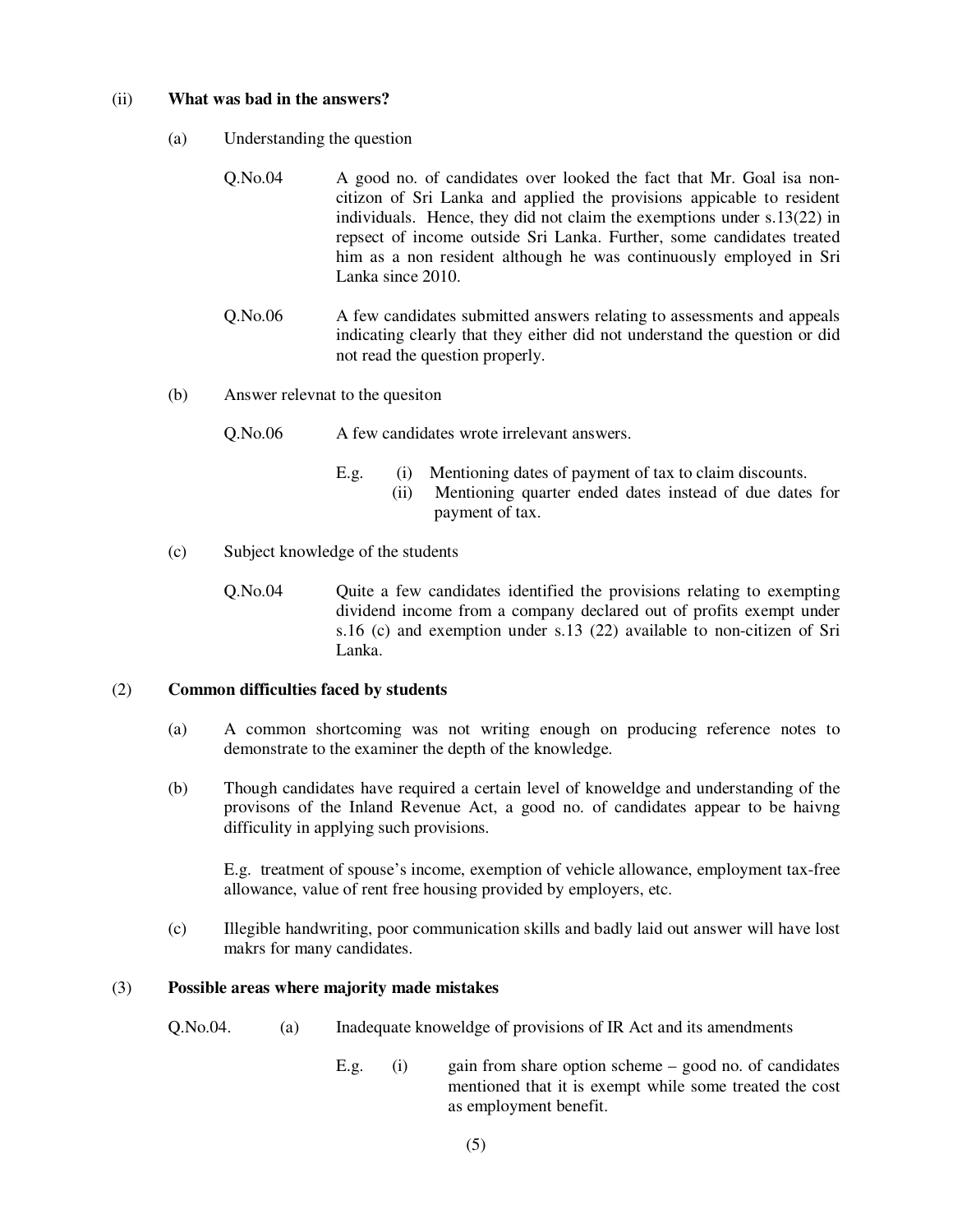- (ii) A good no. of candidates claimed concessionary tax rate of 10% in respect of the profit from buying  $\&$  selling demonstrating poor knowledge of s.59B.
- (iii) Claim for tax credits some deducted PAYE tax and self assessment tax payment in arriving at taxable income or from taxable income. This is a serious error of principle
- (iv) Generally, candidates experienced difficulty in identifying different soruces of employment income.
	- E.g. cost of air tickets.
		- vlaue of share option
		- housing benefit
		- vehicle allowances where montly allowance exceeds Rs. 50,000.
			- employment tax free allowance.
- (v) Fixed asset disposal qualifying replacement adjustment done even though there was disposal loss.
- (b) A few candidates prepared the income tax computation without identifying statutory/assessable/taxable income.
- (c) Unnecessary assumptions when the quesiton gives the necessary information.

 E.g. Foreign travel – some candidates assumed that the travel was not for business purposes whereas the quesiton clearly states that it is for the purpose of buying sarees.

# Q.No.06 (a) Not reading the question properly.

 E.g. The question requires to mention the due dates for the payment of income tax under the self-assessment scheme. However, some candidates mentioned quarter ending dates while a few others mentioned dates to qualify for discounts available for early payment of income tax.

(6)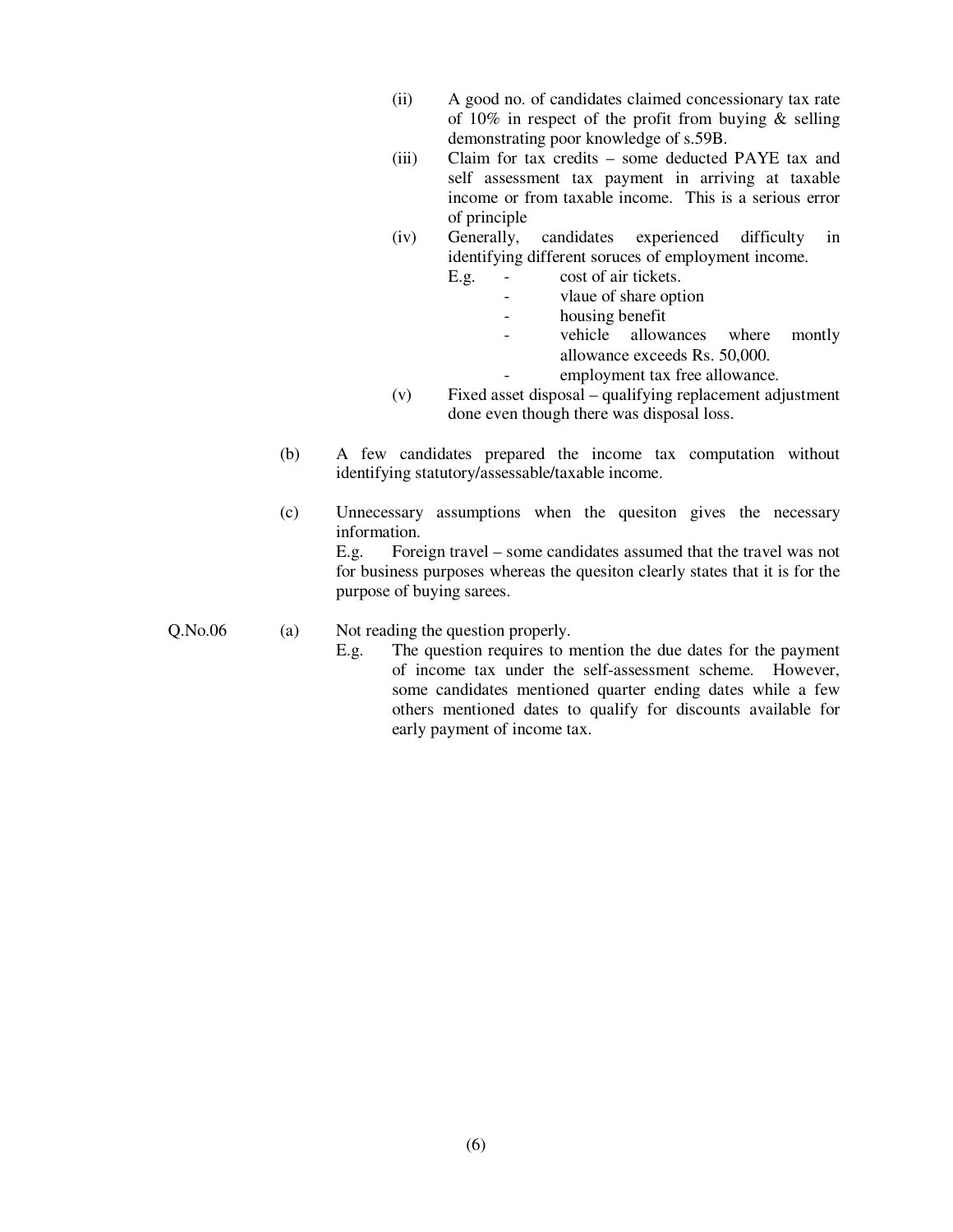# **Fundamentals of Management Accounting and Business Finance – September 2013**

# **Question No. 01**

| (1) | What was good in answers?                 |                                                                                                                                                                                                                                                                                                                |
|-----|-------------------------------------------|----------------------------------------------------------------------------------------------------------------------------------------------------------------------------------------------------------------------------------------------------------------------------------------------------------------|
|     | Understanding the question:               | Most have understood calculations of the WACC and<br>valuation of shares using PE ratio.                                                                                                                                                                                                                       |
|     | Position (quality) of the answer:         | Those who have properly understood the question have<br>positioned the answers fairly well.                                                                                                                                                                                                                    |
|     | Answers relevant to the question:         | Most of the candidates have provided relevant answers<br>for the calculation of WACC, computation of net assets<br>and advantages.                                                                                                                                                                             |
|     | Planning (building) the answer:           | Some candidates have properly planned the answers.                                                                                                                                                                                                                                                             |
| (2) | What was bad in answers?                  |                                                                                                                                                                                                                                                                                                                |
|     | Understanding the question:               | Most of the candidates have not understood the part A -<br>(a), part b (i) Kd, part (c) (i) $\&$ (ii). Some have applied<br>wrong basis to calculate Ke. Some have calculated Net<br>Assets correctly but failed to compute no. of shares.                                                                     |
|     | Position (quality) of the answer:         | Part $A - (a)$ a ;pt pf candidates have repeated the CEO's<br>and CFO's comments and started answering thereby<br>wasting time. Some have given lengthy but irrelevant<br>comments. To calculate Kd some have taken bond issue<br>price at year 4 and face value at year 0 rather than the<br>other way round. |
|     | Answers relevant to the question:         | Part (a) of A, most of the answers were irrelevant. Part<br>(c) (ii) many have made irrelevant assumptions. E.g. no<br>loan capital, no. non-current assets etc.                                                                                                                                               |
|     | Subject knowledge of the student:         | Subject knowledge of dividend growth model, cost of<br>debt, valuation of shares using net assets basis is not up<br>to the required level.                                                                                                                                                                    |
|     | Planning (building) the answer:           | Most of the answers were not properly planned.                                                                                                                                                                                                                                                                 |
| (3) | Common difficulties faced by the students |                                                                                                                                                                                                                                                                                                                |

# (i) Calculating the Ke using Div. growth model.

- (ii) Selecting the best source to finance a project.<br>
(iii) Calculation of tax adjusted yield to maturity of
- Calculation of tax adjusted yield to maturity of bonds.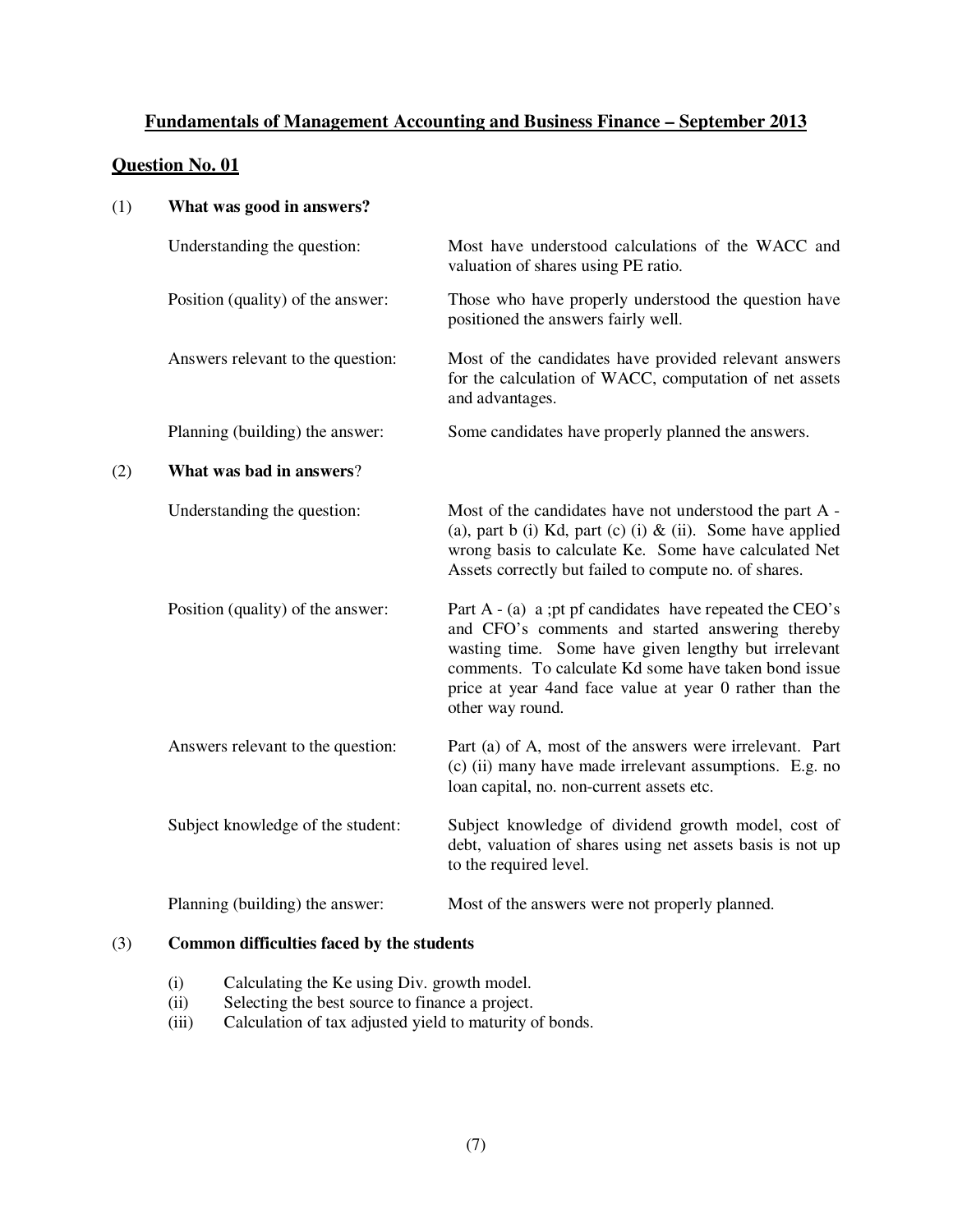| (1) | What was good in the answer       |                                                                                                                                                                                                                                                                                                      |
|-----|-----------------------------------|------------------------------------------------------------------------------------------------------------------------------------------------------------------------------------------------------------------------------------------------------------------------------------------------------|
|     | Understanding the question:       | Most of the candidates had understood the question<br>properly.                                                                                                                                                                                                                                      |
|     | Position (quality) of the answer: | Fair                                                                                                                                                                                                                                                                                                 |
|     | Answer relevant to the question:  | Part (b) answers were relevant to the question.                                                                                                                                                                                                                                                      |
|     | Subject knowledge of the student: | Subject knowledge of the candidates was average. Some<br>candidates knew the theory but could not apply it<br>correctly in the calculations. But some candidates were<br>subject<br>knowledge,<br>good<br>in<br>not<br>e.g.<br>depreciation/apportioned cost were considered<br>as<br>relevant cost. |
|     | Planning (building) the answer:   | Fair.                                                                                                                                                                                                                                                                                                |
| (2) | What was bad in answers?          |                                                                                                                                                                                                                                                                                                      |
|     | Understanding of the question     | Part (a) of the question was not properly understood by<br>most of the candidates. They had given the differences<br>between financial and management accounting whereas<br>question was to explain different cost recognition in<br>financial accounting and for decision making.                   |
|     | Position (quality) of the answer: | Quality of the answers was poor, most of the candidates<br>had done only the calculations, whereas more marks<br>were allocated for reasons for inclusion/exclusion of cost<br>elements as relevant or irrelevant cost for the calculation<br>of net benefit.                                        |
|     | Answer relevant to the question:  | Most of the answers for part (a) was not relevant. Most<br>of the candidates had written difference between<br>financial and management accounting.                                                                                                                                                  |
|     | Subject knowledge of students:    | Poor.                                                                                                                                                                                                                                                                                                |
|     | Planning (building) the answer:   | This is the weak area of the candidates. Candidates had<br>the knowledge but had failed to build the answer.<br>Specifically explanations for relevant /irrelevant costs<br>were not given in answer.                                                                                                |

# (3) **Common difficulties faced by the students**

 The question not properly read and understood before attempting. Not writing reasons for inclusion/exclusion of costs to the calculation. Candidates had done only the calculations, whereas marks were allocated for reasons.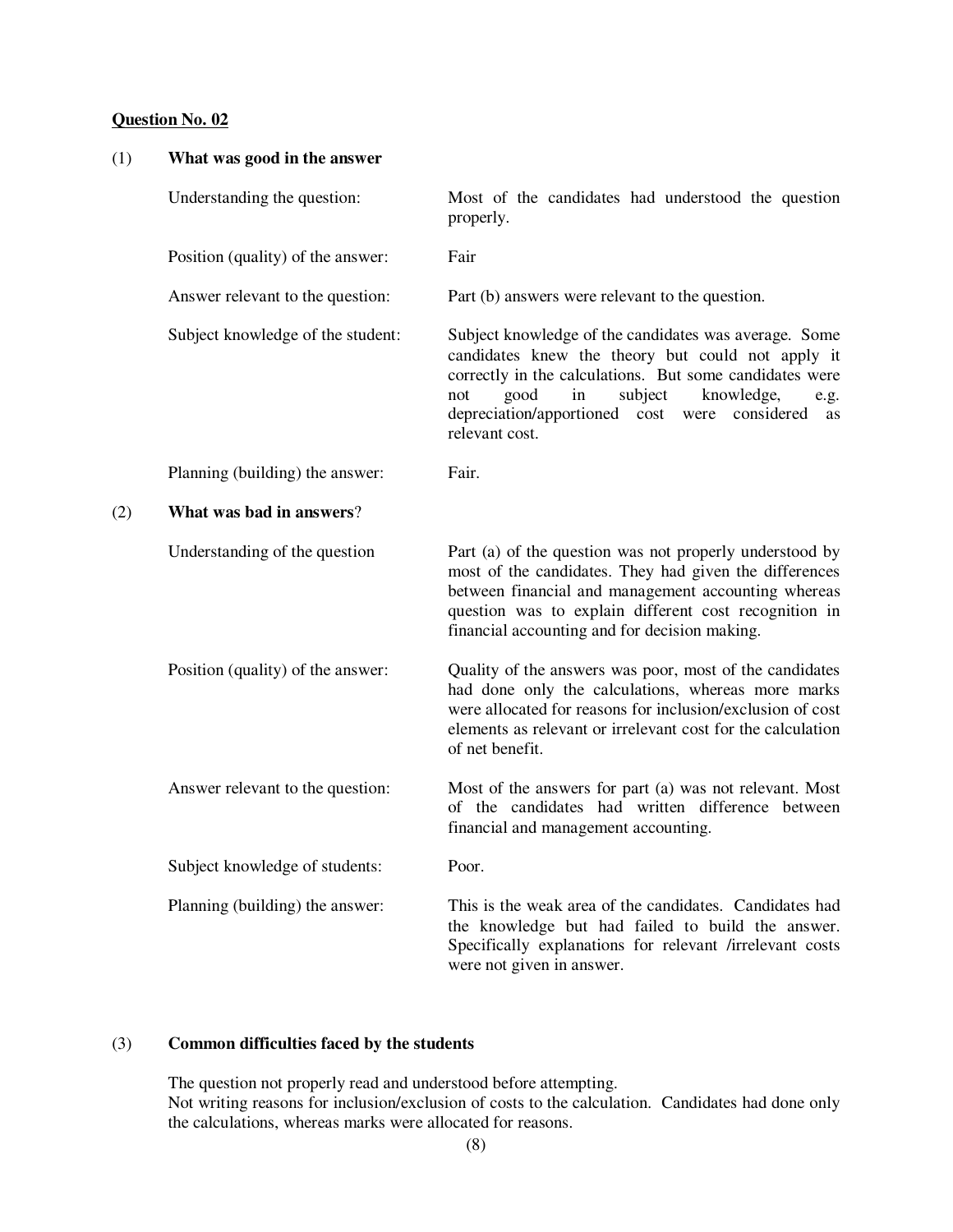## (4) **Possible areas where majority made mistakes**

Candidates need to be trained to read the question very carefully and understand the question before start answering.

### **Question No. 03**

# (1) **What was good on answers?**

|     | Understanding the question:       | First part of the question was well understoodby the<br>candidates                                                                                                                      |
|-----|-----------------------------------|-----------------------------------------------------------------------------------------------------------------------------------------------------------------------------------------|
|     | Position (quality) of the answer: | Quality is fair.                                                                                                                                                                        |
|     | Answer relevant to the question:  | Yes.                                                                                                                                                                                    |
|     | Subject knowledge of the student: | Fair.                                                                                                                                                                                   |
|     | Planning (building) the answer:   | Fair.                                                                                                                                                                                   |
| (2) | What was bad in answer?           |                                                                                                                                                                                         |
|     | Understanding the question:       | Other than $1st$ part of the question (elasticity of the<br>demand), other parts were not understood by candidates<br>properly. Knowledge on price skimming and penetration<br>is poor. |
|     | Position (quality) of the answer  | Quality of the answers ispoor. 60% of the candidates<br>have not attempted the question and the answers<br>submitted by those who attempted were of poor quality.                       |
|     | Answers relevant to the question: | Many had described price skimming for penetration<br>policy and vice versa.<br>Many had explained just the relationship between price<br>and demand for price elasticity of demand.     |
|     | Subject knowledge of the student: | Subject knowledge of the candidatesis poor.                                                                                                                                             |
|     | Planning (building) the answer:   | Poor, it is apparent that candidates had started answering<br>the question, without properly planning their answer.                                                                     |

### (3) **Common difficulties faced by the candidates**

Question was not understood by candidates, e.g. overhead expenses are relevant for 800 units but most have taken it as relevant for 600 units.

# (4) **Possible areas where majority made mistakes**

- (i) Attempting the question before properly understanding.
- (ii) Poor planning of the answer.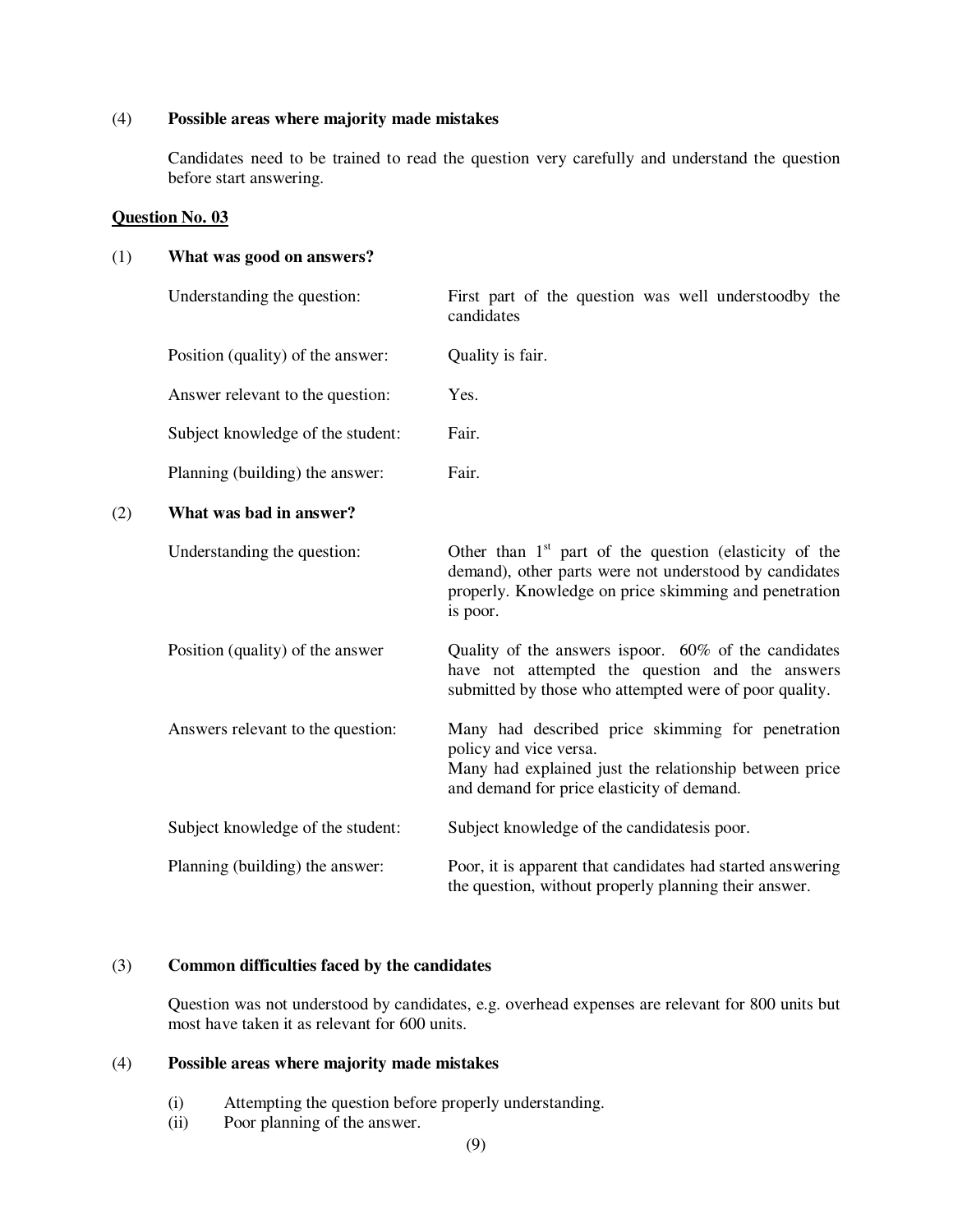# (1) **What was good in answer**  Understanding the question: More than 70% of candidates had attempted this question. Candidates had studied the theory of this topic. Position (quality) of the answer: Acceptable. Answers relevant the question: Yes.. Subject knowledge of the student Knowledge seems to be reasonable. Planning (building) the answer Fair **What was bad in answers**  Understanding the question **Poor** understanding of the question resulting in candidates giving irrelevant answers. Position (quality) of the answer Poor, in general due to failure in understanding the question. Answer relevant to the question: Answer relevant but incorrectly computed, e.g. OAR rates when required to be calculated based on DL hrsof 12,500, but actual calculation was based on production volume of 250,000 or on actual DL hrs 12,100. Subject knowledge of the student: Poor application of the theoretical knowledge. Planning (building) the answer: Fair

# (3) **Common difficulties faced by the students**

Application of the high-low technique.

#### (4) **Possible areas where majority made mistakes**

 Failure to understand (1) high and low techniques, (2) apply the cost function, computation of OAR.

# **Question No. 05**

#### (1) **What was good in answers**

Understanding the question: Most of the candidates have understood the requirements of the question. However unnecessary additional calculations were also done. For an example, part (a) asks for production budget in units for October and November only. However, most of the candidates have calculated the production budget for December 2013 as well.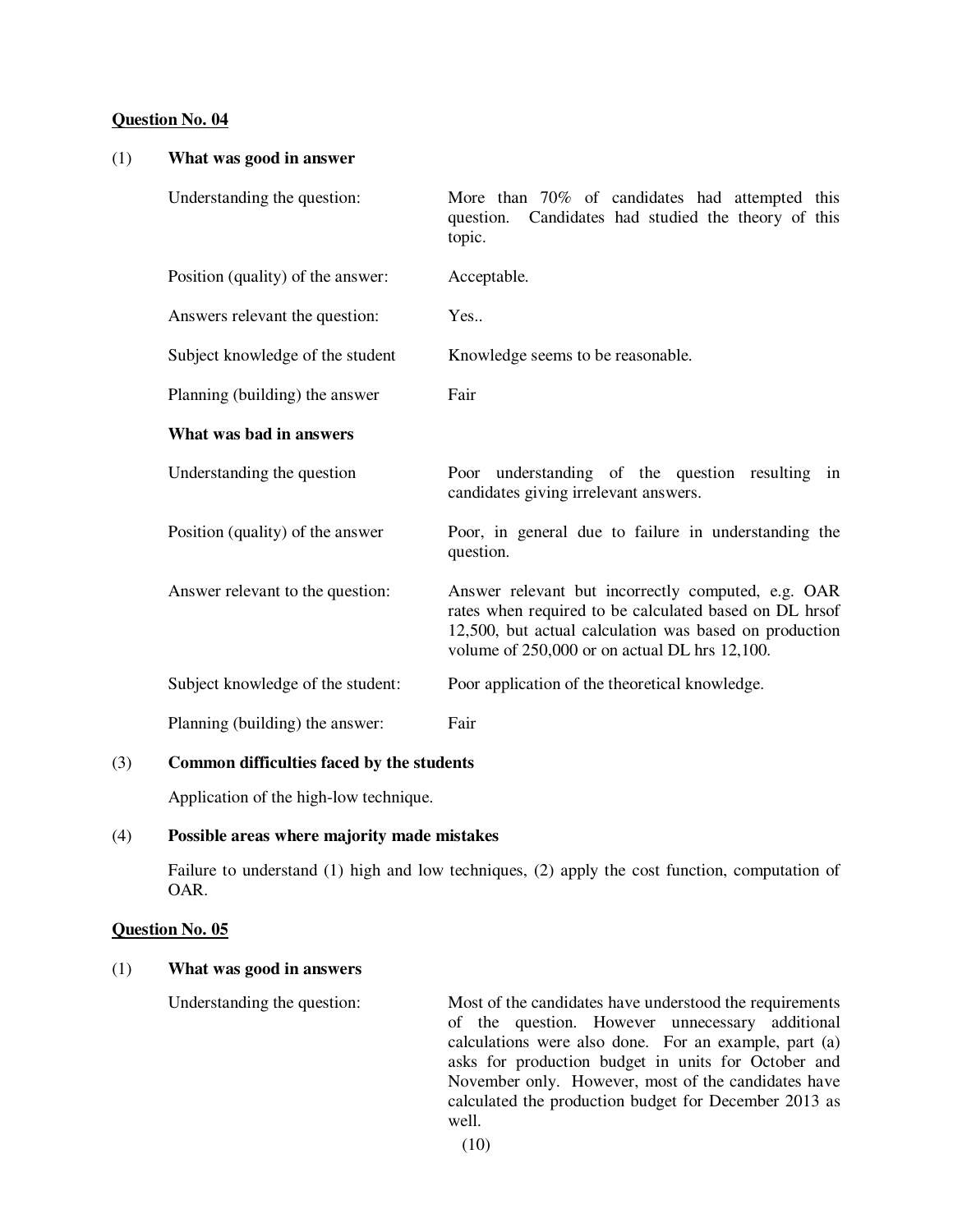|     |                                   | Another example could be calculating the material<br>purchase budget in both quantity and in value as value is<br>not required in part (b) (students have multiplied by Rs.<br>100 for oil and Rs. 200 for chemical A)                                                                                                        |
|-----|-----------------------------------|-------------------------------------------------------------------------------------------------------------------------------------------------------------------------------------------------------------------------------------------------------------------------------------------------------------------------------|
|     | Position (quality) of the answer: | Question involves mainly calculations<br>(and<br>not<br>qualitative information) based on the requirement, most<br>of the candidates have performed necessary calculation.<br>All alternative methods which lead to the correct answer<br>were awarded full marks.                                                            |
|     | Answer relevant to the question:  | Overall answers were provided focusing the exact<br>requirement. However it was observed for an example,<br>almost all candidates did not attempt doing/calculating<br>the over absorption of factory overheads which is worth<br>1 mark in section (c).                                                                      |
|     | Subject knowledge of the student: | Majority of student's subject knowledge pertaining to<br>the question was satisfactory. For an example correct<br>method was used to calculate the gross profit of Rs. 7<br>mn was evident in mostof the candidates and taking the<br>opening/closing stocks correctly in section (a) and (b)                                 |
|     | Planning (building) the answer:   | Candidates were able to plan and build the answer in a<br>methodical way (example calculating the cost per can<br>segregating the correct months etc.                                                                                                                                                                         |
| (2) | What was bad in answers           |                                                                                                                                                                                                                                                                                                                               |
|     | Understanding the question:       | In section (a) certain candidates have omitted the<br>opening finished good stock for October (therefore<br>answer being 12,400 instead of 10,400).                                                                                                                                                                           |
|     | Position (quality) of the answer: | Numerous basic mathematical errors were also observed<br>for<br>candidates<br>certain<br>(e.g.<br>adding/subtracting<br>closing/opening stocks), misplacing a decimal point<br>resulting in an unrealistic answer. Few candidates were<br>not able to give a product split in certain cost items in<br>part (c) and part (d). |
|     | Answer relevant to the question.  | Few candidates did not really understand what was<br>required under part (c) "income statement" and part (d)<br>"cash budget" and confusing both parts and certain<br>figures (such as sales Rs. 35 million, material purchase<br>Rs. 25 mm) being duplicated.                                                                |
|     | Subject knowledge of the student  | Subject knowledge of the candidates was satisfactory to<br>certain extent.                                                                                                                                                                                                                                                    |
|     | Planning (building) the answer:   | In few instances workings made by candidates (e.g.<br>calculating cost for can in section (c)) was not properly                                                                                                                                                                                                               |
|     |                                   |                                                                                                                                                                                                                                                                                                                               |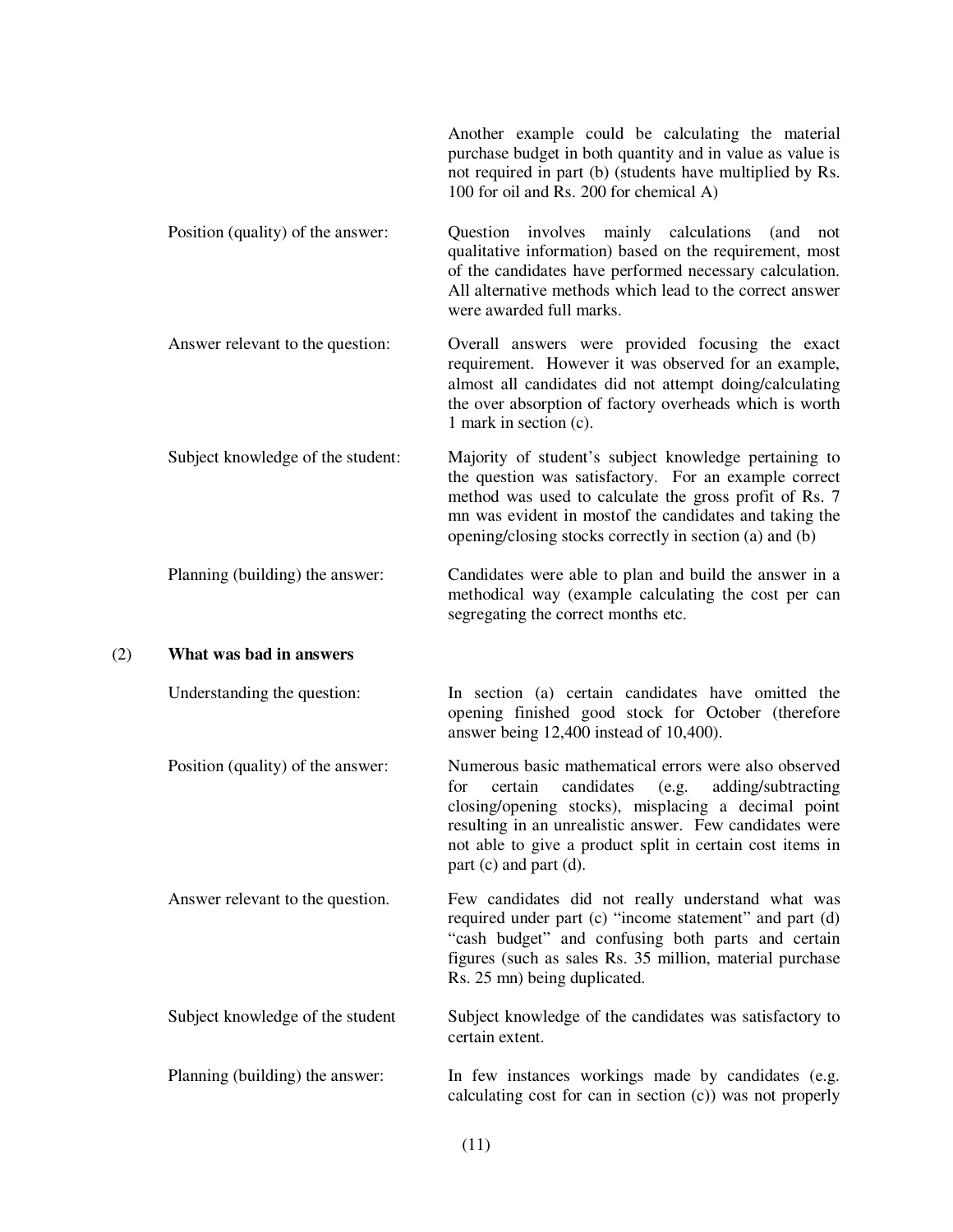referred to the main answer, however marks were avoided.

#### (3) **Common difficulties faced by the students**

Certain no. of candidates faced difficulty in answering part (c) and (d) due to lot of time being wasted on part (a) and (b) by doing unnecessary calculations (e.g. calculations for December month)

#### (4) **Possible areas where majority made mistakes**

Almost all the candidates were unable to calculate the over absorption of factory overheads in section (c). In addition taking the opening stock correctly for sections (a) and (b) for October month.

## **Question No. 06**

#### (1) **What was good in answers**

|     | Understanding the question:        | Majority of candidates have understood only part (b)<br>'operating cost' of the question.                    |
|-----|------------------------------------|--------------------------------------------------------------------------------------------------------------|
|     | Position (quality) of the answer:  | Part (c) has been done by a reasonable number of<br>candidates with workings.                                |
|     | Subject knowledge of the student:  | Subject knowledge regarding preparing a cost sheet with<br>profit and loss account is good.                  |
|     | Planning knowledge of the student: | Subject knowledge regarding preparing a cost sheet with<br>profit and loss account is good.                  |
|     | Planning (building) the answer:    | Was of moderate level.                                                                                       |
| (2) | What was band in answers           |                                                                                                              |
|     | Understanding the question:        | Under part (a) majority of candidates have not<br>understood meaning of period cost.                         |
|     | Answer relevant to the question:   | Since the question is more relevant to calculations, do<br>not see any major deviations with regard to this. |
|     | Subject knowledge of the student:  | As mentioned above, majority of candidates were not<br>aware about period cost.                              |

#### (3) **Common difficulties faced by the student**

Calculating salary (+benefits) lost due to utilisation of 20 sick leaves.

## (4) **Possible areas where majority made mistakes**

30 days privilege leave with full pay. Here majority of students has considered number of working days as 300 instead 270.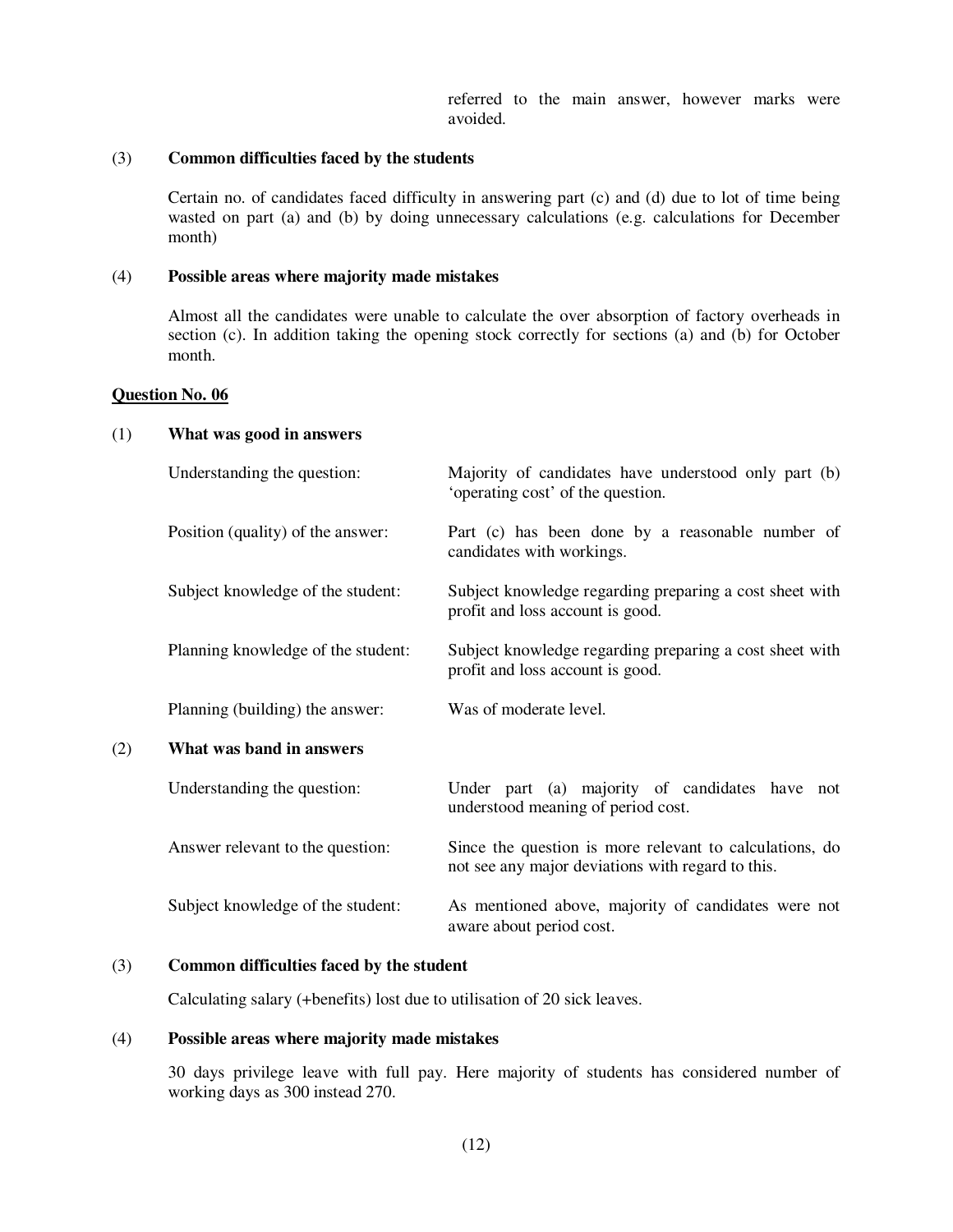| (1) | What was good in answers          |                                                                                                                                                                                                                                                                                                                                                                                                                                                                                                                   |
|-----|-----------------------------------|-------------------------------------------------------------------------------------------------------------------------------------------------------------------------------------------------------------------------------------------------------------------------------------------------------------------------------------------------------------------------------------------------------------------------------------------------------------------------------------------------------------------|
|     | Understanding the question:       | Many candidates understood the requirements of the<br>question and calculated normal and abnormal losses<br>made during August, prepared a statement of equivalent<br>units for the month of August, calculated cost per<br>equivalent unit under each component and prepared the<br>normal and abnormal loss accounts.                                                                                                                                                                                           |
|     | Position (quality) of the answer: | The question was well answered. Majority of the<br>candidates calculated the normal loss correctly. Many<br>candidates prepared the statement of equivalent units<br>correctly and calculated cost per equivalent unit under<br>each component correctly, prepared normal<br>and<br>abnormal loss accounts correctly and were correct in<br>their calculation of abnormal loss.                                                                                                                                   |
|     | Answer relevant to the question:  | Many candidates answers were relevant to the question.<br>Many candidates calculated normal losses and abnormal<br>losses as required by part (b) (i) and prepared a<br>statement of equivalent units for August, calculated cost<br>per equivalent unit under each component and prepared<br>normal and abnormal loss accounts as required by (b)<br>$(iii)$ & b $(iv)$ .                                                                                                                                        |
|     | Subject knowledge of the student: | Subject knowledge of majority of the students were<br>good. About 53% of the candidates scored 60% and<br>above of the marks allocated for the question and around<br>40% of the candidates scored 70% or more of the marks<br>allocated to the question.                                                                                                                                                                                                                                                         |
|     | Planning (building) the answer:   | The answer was well planned by many of the candidates.                                                                                                                                                                                                                                                                                                                                                                                                                                                            |
| (2) | What was bad in answers?          |                                                                                                                                                                                                                                                                                                                                                                                                                                                                                                                   |
|     | Understanding the question:       | In part b (ii), where the candidates were required to<br>calculate the quantity of the output in August, completed<br>out of the units introduced from process I during the<br>same month. Many candidates had either answered<br>incorrectly or not answered the question. However,<br>many of them had correctly calculated the quantity<br>started and finished as 9100 in the statement of<br>equivalent units. As a result there is a doubt whether the<br>candidates had correctly understood the question. |
|     | Position (quality) of the answer  | In part (a), some candidates had briefly described<br>process costing and job costing, although the part carries<br>3 marks. Further, many candidates hadn't made a<br>comparison, giving a description of process costing and<br>job costing instead. Some candidates failed to give<br>examples as required.                                                                                                                                                                                                    |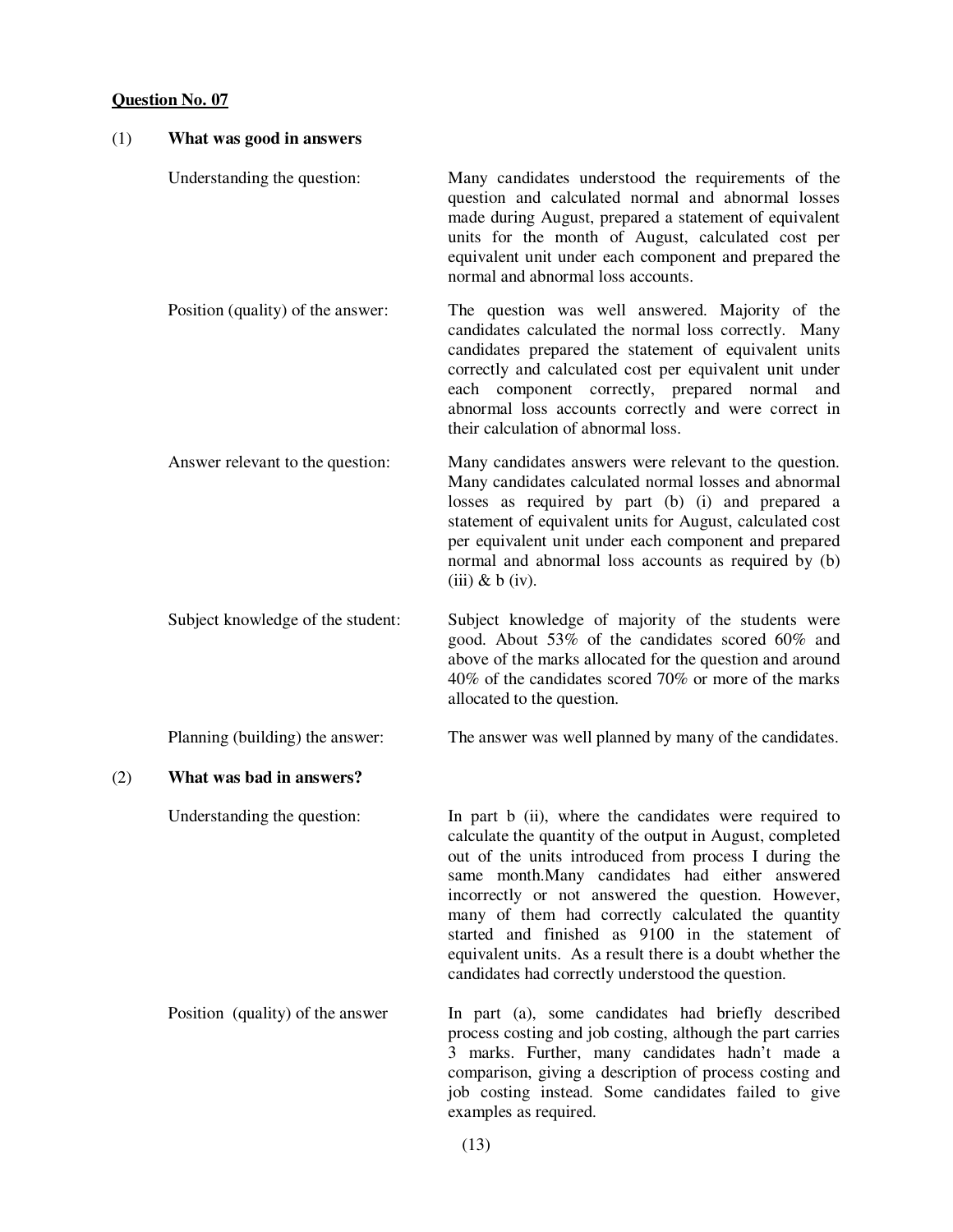| Answer relevant to the question:  | Many candidates hadn't compared process costing and<br>job costing with examples, describing process costing<br>and job costing instead.                                                                                                                                                                                                                                                                                                        |
|-----------------------------------|-------------------------------------------------------------------------------------------------------------------------------------------------------------------------------------------------------------------------------------------------------------------------------------------------------------------------------------------------------------------------------------------------------------------------------------------------|
| Subject knowledge of the student: | A few candidates hadn't a clear idea of process costing<br>and job costing, didn't include the process 1 output as a<br>cost component in the statement of equivalent units,<br>included N/L in calculating total equivalent units and<br>failed to deduct scrap sales of normal loss from the cost<br>of the process 1 output.                                                                                                                 |
|                                   | Some candidates had deducted closing stock and<br>abnormal loss in arriving at total equivalent units for<br>each component.                                                                                                                                                                                                                                                                                                                    |
|                                   | In part $b(iv)$ , the normal loss transfer from process II a/c<br>was not valued at scrap value by some candidates.<br>Instead they had used the total cost of the cost per<br>equivalent unit of the four components to value normal<br>loss. Some candidates had valued abnormal losses at<br>Rs. 1,000 per unit and transferred the full amount to<br>process $P \& L$ account without considering the scrap<br>sale value of abnormal loss. |
| Planning (building) the answer    | A few candidates failed to calculate cost per equivalent<br>unit for the four cost components and were unable to<br>prepare the abnormal loss account as a result.                                                                                                                                                                                                                                                                              |

## (3) **Common difficulties faced by the students**

The knowledge of a few students was not adequate. (please refer to subject knowledge of the student in what was bad in answers) Some failed to read the question carefully and answer according to the requirements, e.g. Instead of a comparison many candidates described process costing and job costing.

# (4) **Possible areas where majority made mistakes**

Please refer to subject knowledge of the student in what was bad in the answers.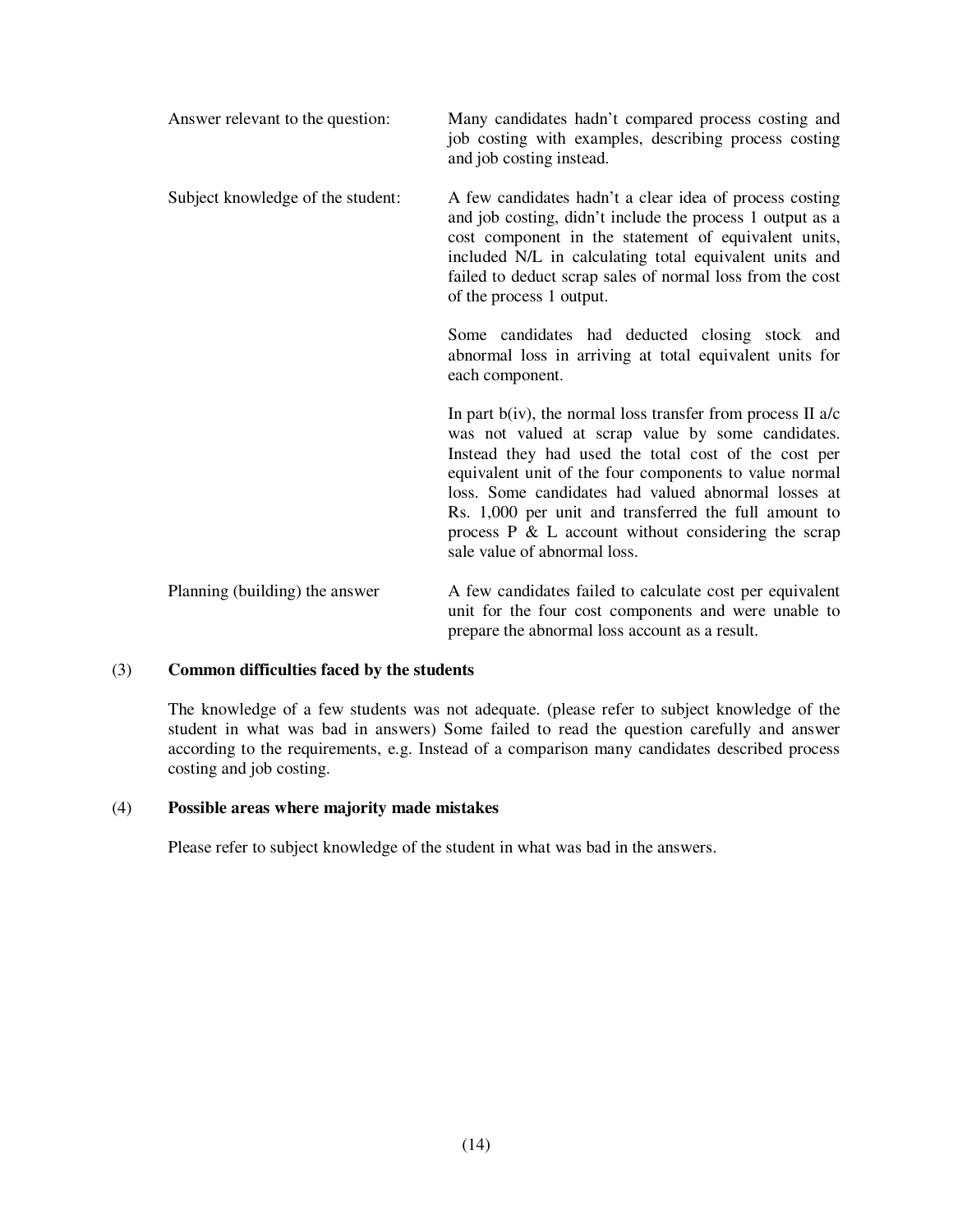

# **Audit and Assurance – September 2013**

#### **Question No. 01**

Majority of the candidates have properly understood the questions in Part (b), (c) (d) (ii) and (f) and were able to produce good answers. However, a large number of candidates though correctly understood questions in Part (a),  $(d)(i)$  and (e), their answers were not satisfactory as they do not have sufficient knowledge on the subject matter.

The following are some of the common weaknesses observed.

- Part (a) Some candidates (about 30%) did not properly understand this part of the question and wrote irrelevant answers such as follows.
	- Opinion is expressed in an agreed upon procedure engagement.
	- Report is addressed to shareholders.
	- Providing definition of agreed upon procedure engagement, and reasonable assurance engagement without identifying the differences.
	- Limited assurance is expressed in agreed upon procedure engagement.
	- Negative opinion is provided in agreed upon procedure engagement.
	- Report on factual fundings was omitted by many.
- Part (b) Some candidates say about 25% did not properly understand this part and instead of writing factors to be considered in determining reliability of evidence wrote about factors affecting the auditor's judgment about sufficiency of audit evidence such as audit evidence is persuasive rather than conclusive, assessment of nature and level of inherent risk, nature of accounting and internal control system, auditor's knowledge on the business, experience gained during the previous audit etc.

 Also some wrote about integrity of management, last year's audit opinion, whether financial statements are prepared in accordance with generally accepted accounting frame-work etc. which were not relevant to question.

- Part (c) Some candidates did not properly understand this part of the question. Instead of writing the components of assurance engagement risks wrote irrelevant maters such as components of internal controls, inherent limitations of internal controls, fraud risks, etc. displaying their lack of knowledge on the subject.
- Part (d) (ii) Most of the candidates mentioned general audit procedure for verification of debtors under normal circumstances whereas the question requires to state audit procedures to address the fraud risk relating to debtors when this areas is considered to be proned to fraud risks. Thus, they have not paid any attention to the analytical review aspects. Procedures such as comparison with prior period, review and comparison of key ratios or other performance indicators were omitted by many candidates.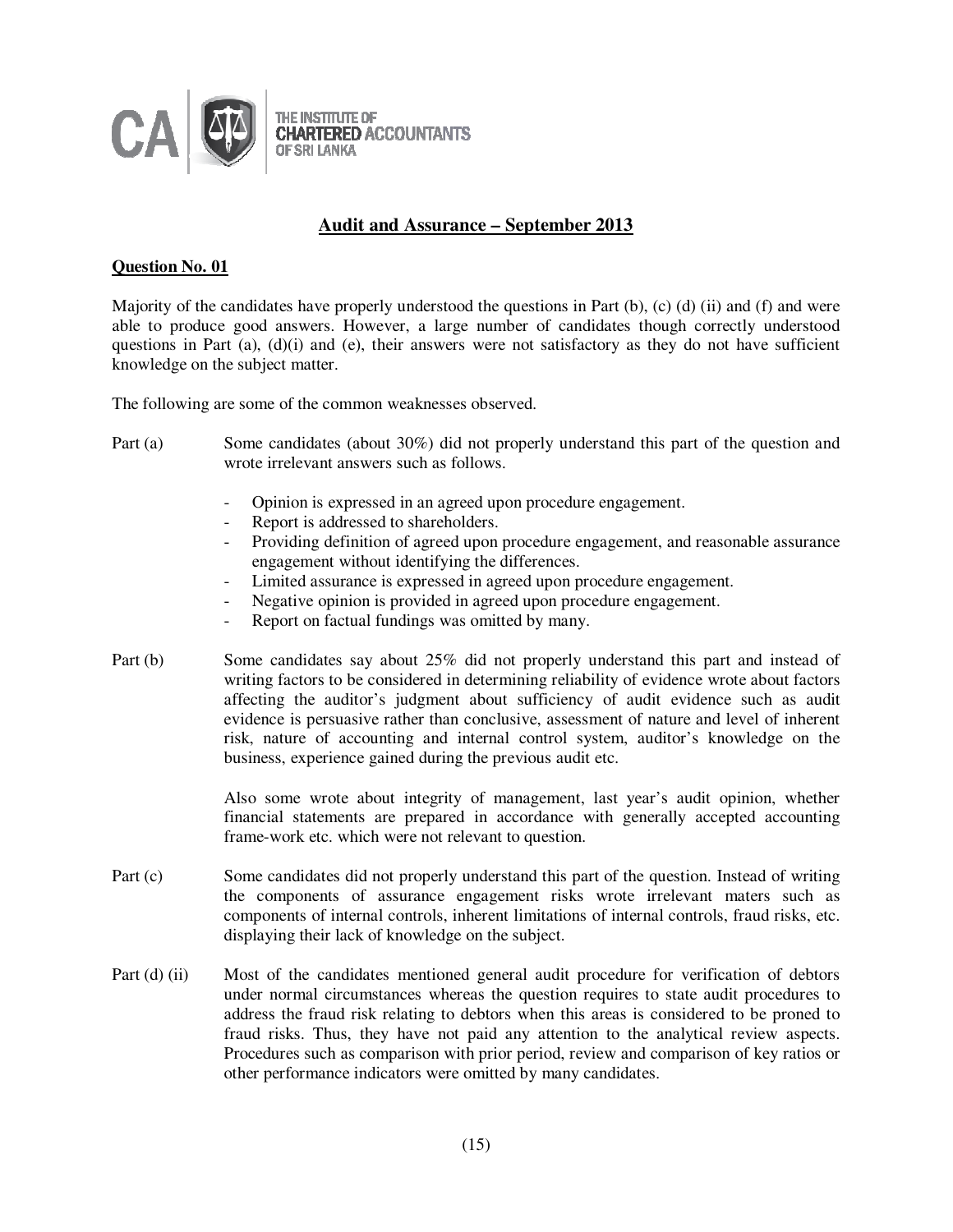Part (e) Some candidates concerned and concentrated on accepting a new audit rather than an existing audit. They went on to explain legal, ethical and practical matters to be considered when undertaking a new audit client including provisions in the Companies Act and communicating with the previous auditor.

> Some wrote preconditions for an audit such as whether the financial reporting frame work to be applied to the preparation of financial statement is accepted and agreement of the management that it acknowledge and it understands its responsibilities which are not relevant. This indicate lack of knowledge or incorrect understanding of the question.

Part (f) Some candidates did not appear to have properly understand the question and focused their attention to the full audit report. They mentioned entity's name, scope of audit, basis for opinion, management responsibility, compliance with SLAuS etc. which are not required.

Many candidates overlooked to refer to the compliance with SLAS.

# **Question No. 02**

Almost all the candidates understood what is expected by the question except in Part (f). About 20% of the candidates who understood the question have scored 16 marks or more of the 24 marks allotted to the question. The quality of the answers to part (a) (b) (i) and (c) were quite good and obtained full marks. The candidates who gave correct answers had good knowledge of the subject matter.

However, degree of subject knowledge of each part of the question varied from part (a) to (f) as stated below.

Some of the correct answers were very clear and in point form whenever necessary and showed that they have planned the answer well.

Some candidates do not possess sufficient, knowledge on the subject matter and produced irrelevant or incomplete answers.

For example for part (a), to obtain a good audit report, to reduce audit risks, to prepare for audit and its implementation, to conduct the audit efficiently and effectively etc. were cited as objectives of internalcontrols.

- Part (b) A large number of candidates successfully identified the weaknesses of internal control and obtained full marks. However, they were less confident in recommending improvements to eliminate weaknesses identified. Average marks for this part were in the region of 6-7 marks.
- Part (d) Some candidates mixed up Overall Audit Strategy with Audit Planning and have given benefits of audit planning. The following irrelevant answers were noted.
	- Obtaining an understanding of entity,
	- To determine materiality.
	- To effect cost saving.
	- Easy to plan audit procedures.

Most of the answers are not upto expectations.

Considerable number of candidates do not appear to have planned the answer. Part (a) of the question requires to state Part  $(b)$  (i) to identify, Part  $(c)$ ,  $(d)$  and  $(e)$  to list and Part  $(f)$  to state except  $(b)$  (ii) which requires for recommendations. But even for (c) (d) and (e) they went on and on describing and writing notes that were not required. They appear to have had no regard to the examiner's expectation in action verbs.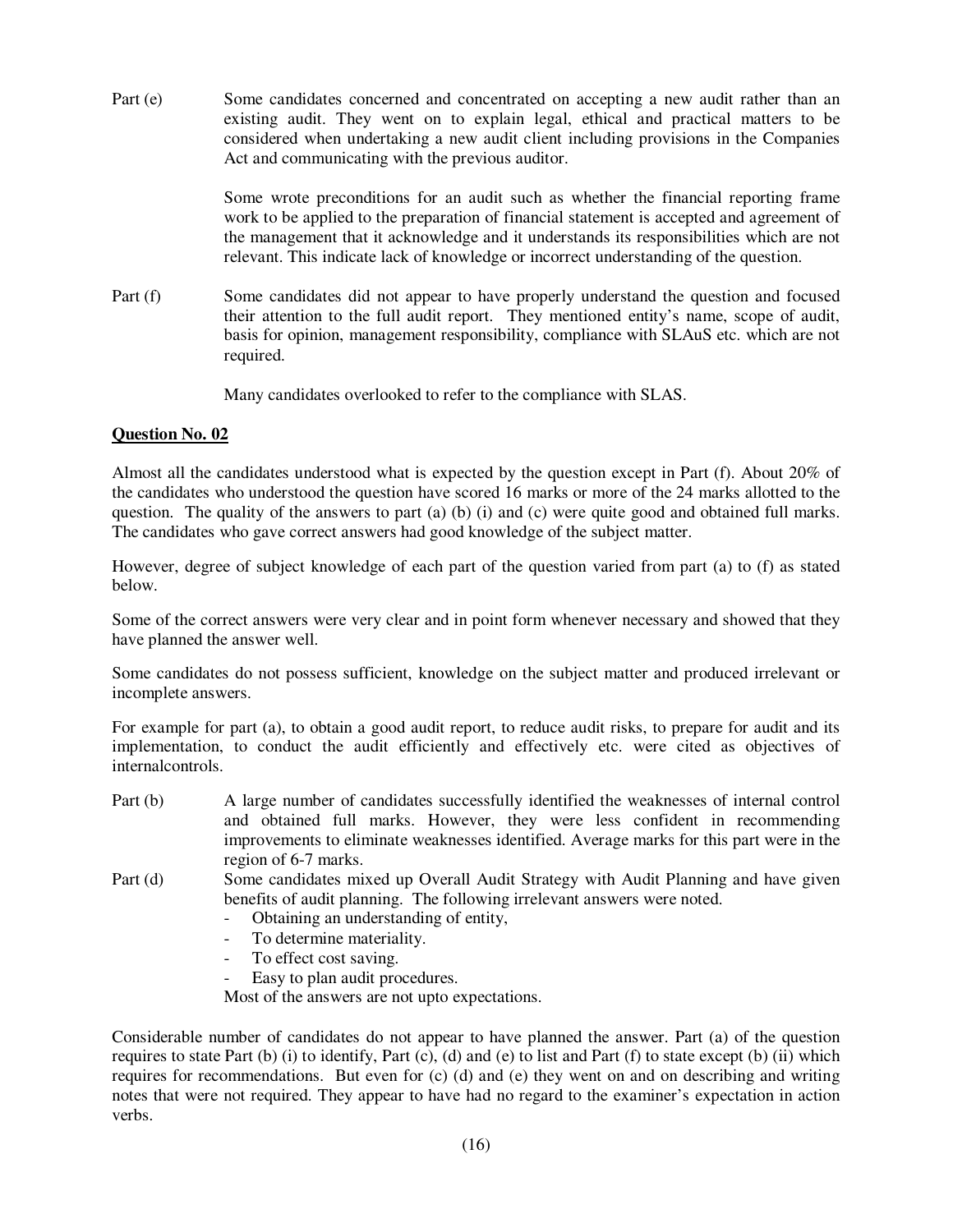Part (a) and part (b) of the question were well understood by a majority of candidates

Fair fraction of candidates offered their answers logically to the point. The quality of answers were generally satisfactory in about 30%-40% of the answers,

Part (a) of the question was seemed to be badly understood by a considerable number of candidates.

Many answers were screened by unnecessary explanations. Although the question is specific on the Code of Ethics, some candidates cited provisions in the Companies Act.

Following are some of the other weaknesses/errors observed.

- The principle of Ethics which is breached in part (b) is confidentiality.
- Although threats were identified by many its impact was not properly explained. They just mentioned it is a threat to audit, threat to audit firm, threat to Mr. Jack.
- Very few could identify the threat in Part (a) as advocacy threat.
- For Part (a) quite large number of candidates assumed that Mr. Jack was an employee of Up Hill PLC.
- Some others went on to explain the steps that can be taken to mitigate the threat that may arise which was not expected.
- Since a large majority of candidates could not earn more than 3 to 4 marks it is evident that knowledge on the code of ethics was poor.
- Planning was obviously poor in that some have repeated in the answers what was given in the question.

# **Question No. 04**

Most of the candidates who attempted this question have properly understood it and produced fairly good answers, except for part (d) and (e). Majority of them (about 75%) have obtained full marks for Parts (a), (b), (c) and (f).

Quality of the answers produced by the majority of the candidates for part (d) and (e) were very poor and not relevant.

Only a few candidates were able to define what is sampling risk and to identify two factors that influence the sample size for test of controls correctly. This displayed their lack of knowledge on audit sampling.

#### Common weaknesses observed.

For Part (b) some candidates instead of writing audit procedures for obtaining evidence wrote factors that determine the reliability of audit evidence.

For Part (f) candidates were required to identify the auditor who should issue group audit opinion just for 1 mark. A large number of candidates have written unnecessary details without earning any mark and wasting their time.

Part (c) Almost all the candidates have attempted this part and majority of their answers were fairly good and scored full marks.

Some candidates however, did not appear to have properly read and comprehend the question as they have written audit procedures for verification of trade receivable instead of trade payables.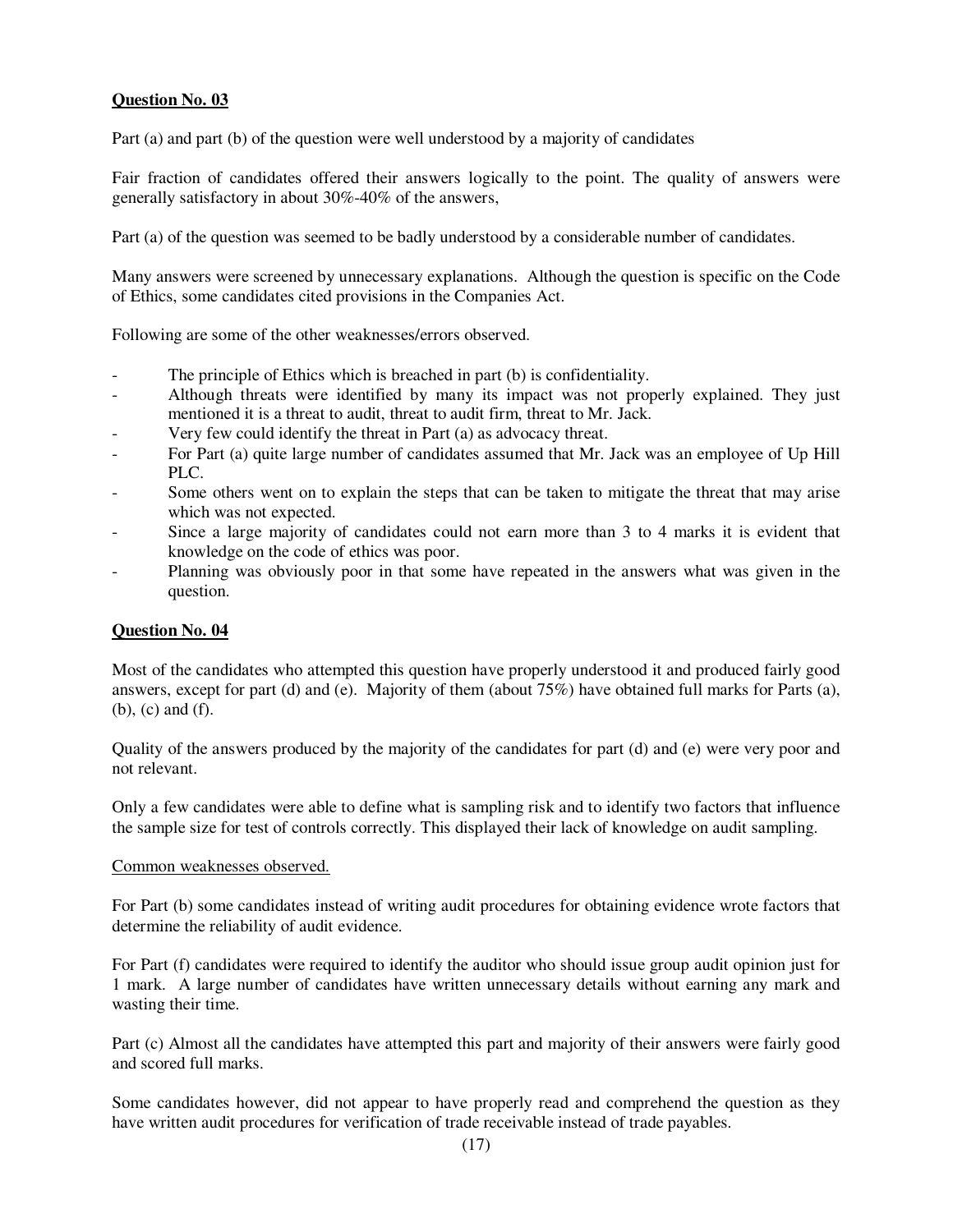Also a good number of candidates found it to be difficult to list audit procedures under respective assertions. As such they could not earn full marks.

# **Question No. 05**

Majority of the candidates were able to understand the question other than part (d) of the question.

Quality of the answers for Part (a) (b) and (c) were extremely good and earned full marks.

Many candidates, however, confused part (d) with capability of the expert and given irrelevant answers.

Part (c) considerable number of candidates displayed their lack of knowledge on internal control and its practical application in a given situation.

When answering Part (a) large number of candidates failed to give all three activities of the internal audit function.

For part (c) some candidates commented on true and fair view instead of external confirmations while some others described the procedure for obtaining confirmation from debtors and creditors.

Some candidates have misunderstood the question in part (c) and given audit procedures instead of control measures.

# **Question No. 06**

A vast majority of candidates have understood the question despite the fact that many scored marks below 50% of the total 15 marks.

Question requirements namely Part (a), (b), (d) and (e) were well answered by a majority of candidates. Those who were familiar and thorough with the SLAuS tested have scored high marks.

Although most of the candidates have properly understood they could not give full answers to earn full marks. They could not give the required number of points for the answer.

Significant majority of candidates have either not attempted or badly answered for part (b) (ii). Irrelevant points were present in answers to part (b) (ii) is mainly because of non-application of relevant provisions of the SLAuS.

The following common irrelevant answers were observed.

- Obtaining external confirmations.
- Reviewing interim financial statements.
- Obtaining legal advice.
- Seeking assistance from experts.

A large number of candidates clearly did not read or understand the terms "additional audit procedures" in Part (c). Instead of additional procedures many of them referred to events or conditions that may cast doubt about the going concern assumption. The following are some of the irrelevant answers given by them.

- Significant operating losses.
- Adverse financial ratios.